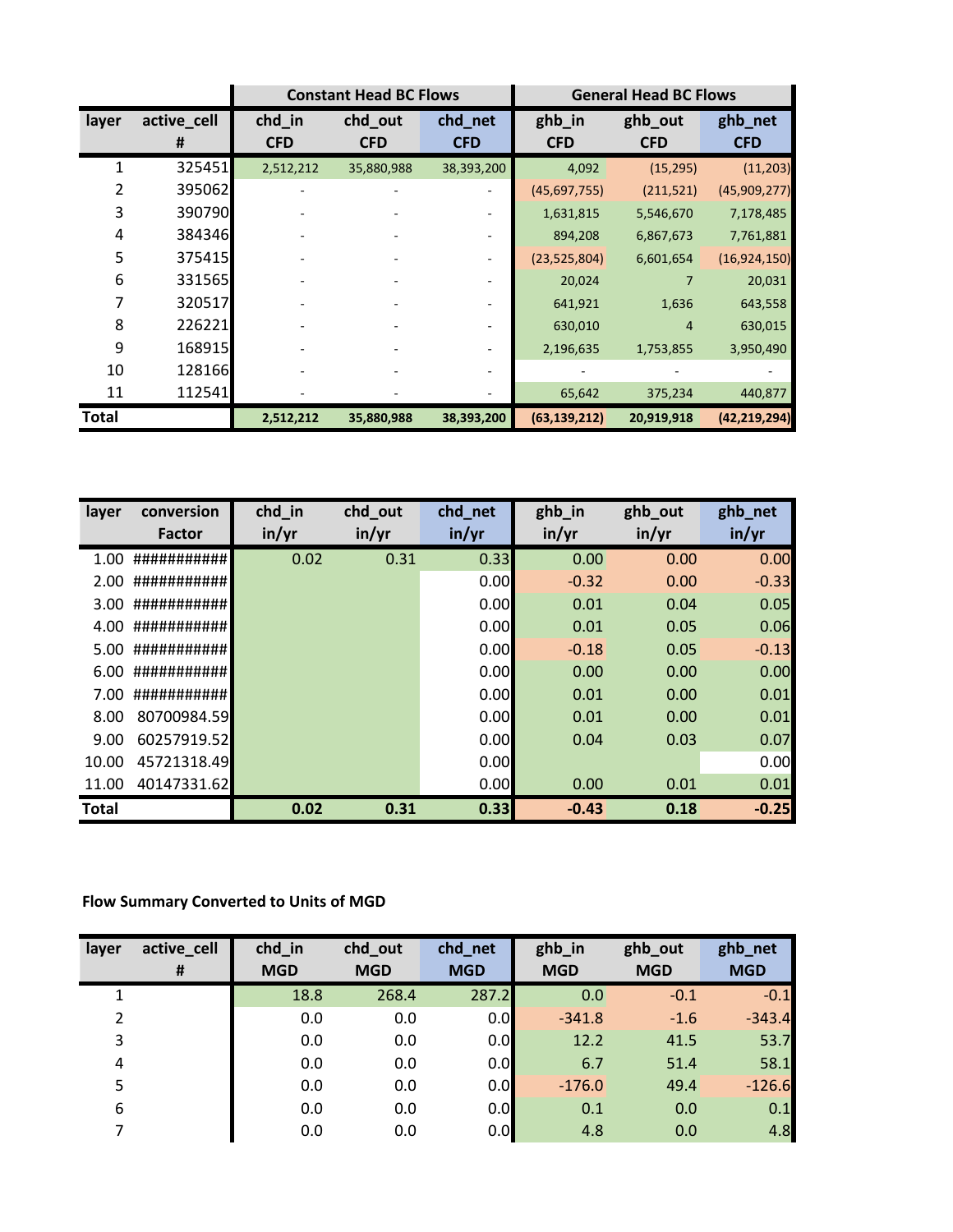|              | 0.0  | 0.0   | 0.0   | 4.7      | 0.0   | 7        |
|--------------|------|-------|-------|----------|-------|----------|
|              | 0.0  | 0.0   | 0.0   | 16.4     | 13.1  | 29.5     |
| 10           | 0.0  | 0.0   | 0.0   | 0.0      | 0.0   | 0.0      |
|              | 0.0  | 0.0   | 0.0   | 0.5      | 2.8   | 3.3      |
| <b>Total</b> | 18.8 | 268.4 | 287.2 | $-472.3$ | 156.5 | $-315.8$ |

**Flow Summary Expressed as Percentage of Net Total Scenario Groundwater Withdrawals**

| layer        | active_cell | chd in       | chd_out                | chd_net               | ghb_in              | ghb_out                                 | ghb_net                 |
|--------------|-------------|--------------|------------------------|-----------------------|---------------------|-----------------------------------------|-------------------------|
|              | #           | % Σ Well net | % Σ Well net           | $%$ $\Sigma$ Well net | % Σ Well_net        | $%$ $\Sigma$ Well net                   | % Σ Well_net            |
|              |             |              | 1165977.5% ########### | ##########            | 1899.3%             | $-7099.0\%$                             | $-5199.7%$              |
|              |             | 0.0%         | 0.0%                   |                       | $0.0\%$ ########### |                                         | $-98172.1%$ ########### |
| 3            |             | $0.0\%$      | 0.0%                   | 0.0%                  |                     | 757364.1% 2574341.6% 3331705.7%         |                         |
| 4            |             | 0.0%         | 0.0%                   | 0.0%                  |                     | 415023.3% 3187450.4% 3602473.8%         |                         |
| 5            |             | 0.0%         | 0.0%                   |                       |                     | 0.0% ########### 3063984.7% ########### |                         |
| 6            |             | 0.0%         | 0.0%                   | 0.0%                  | 9293.5%             | 3.3%                                    | 9296.8%                 |
|              |             | 0.0%         | 0.0%                   | 0.0%                  | 297930.9%           | 759.5%                                  | 298690.4%               |
| 8            |             | 0.0%         | 0.0%                   | 0.0%                  | 292402.7%           | 2.1%                                    | 292404.8%               |
| 9            |             | 0.0%         | 0.0%                   |                       | 0.0% 1019510.4%     |                                         | 814006.0% 1833516.4%    |
| 10           |             | 0.0%         | 0.0%                   | 0.0%                  | 0.0%                | 0.0%                                    | 0.0%                    |
| 11           |             | 0.0%         | 0.0%                   | 0.0%                  | 30466.2%            | 174155.2%                               | 204621.4%               |
| <b>Total</b> |             | 1165977.5%   | ##########             | '######               |                     | ########### 9709431.7% ###########      |                         |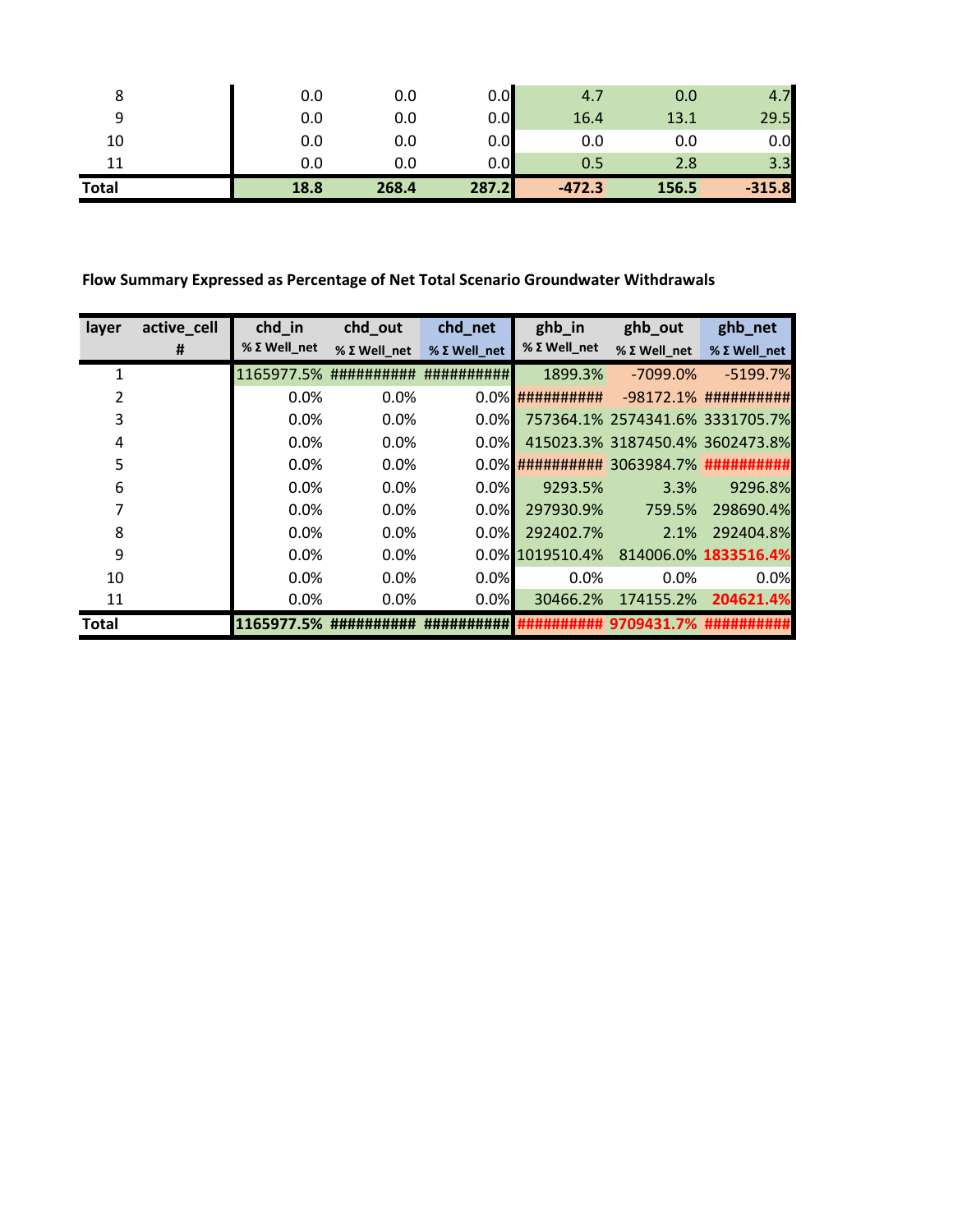|                      | <b>Well Flows</b>     |                       | <b>River Cell BC Flows</b> |                       |                       | Recharge             | <b>IET</b>           |
|----------------------|-----------------------|-----------------------|----------------------------|-----------------------|-----------------------|----------------------|----------------------|
| wel_in<br><b>CFD</b> | wel_out<br><b>CFD</b> | wel_net<br><b>CFD</b> | riv_in<br><b>CFD</b>       | riv_out<br><b>CFD</b> | riv_net<br><b>CFD</b> | rch_in<br><b>CFD</b> | et_out<br><b>CFD</b> |
|                      | (153)                 | (153)                 | (6, 541, 592)              | 7,403,002             | 861,410               |                      | (6,612,026)          |
|                      |                       |                       |                            |                       |                       |                      |                      |
|                      |                       |                       |                            |                       |                       |                      |                      |
|                      |                       |                       |                            |                       |                       |                      |                      |
|                      |                       |                       |                            |                       |                       |                      |                      |
|                      |                       |                       |                            |                       |                       |                      |                      |
|                      |                       |                       |                            |                       |                       |                      |                      |
|                      |                       |                       |                            |                       |                       |                      |                      |
|                      |                       |                       |                            |                       |                       |                      |                      |
|                      |                       |                       |                            |                       |                       |                      |                      |
|                      | 369                   | 369                   |                            |                       |                       |                      |                      |
|                      | 215                   | 215                   | (6,541,592)                | 7,403,002             | 861,410               |                      | (6,612,026)          |

| wel_in<br>in/yr | wel_out<br>in/yr | wel_net<br>in/yr | riv_in<br>in/yr | riv_out<br>in/yr | riv_net<br>in/yr | rch_in<br>in/yr | et_out<br>in/yr |
|-----------------|------------------|------------------|-----------------|------------------|------------------|-----------------|-----------------|
|                 | 0.00             | 0.00             | $-0.06$         | 0.06             | 0.01             |                 | $-0.06$         |
|                 |                  | 0.00             |                 |                  | 0.00             |                 |                 |
|                 |                  | 0.00             |                 |                  | 0.00             |                 |                 |
|                 |                  | 0.00             |                 |                  | 0.00             |                 |                 |
|                 |                  | 0.00             |                 |                  | 0.00             |                 |                 |
|                 |                  | 0.00             |                 |                  | 0.00             |                 |                 |
|                 |                  | 0.00             |                 |                  | 0.00             |                 |                 |
|                 |                  | 0.00             |                 |                  | 0.00             |                 |                 |
|                 |                  | 0.00             |                 |                  | 0.00             |                 |                 |
|                 |                  | 0.00             |                 |                  | 0.00             |                 |                 |
|                 | 0.00             | 0.00             |                 |                  | 0.00             |                 |                 |
| 0.00            | 0.00             | 0.00             | $-0.06$         | 0.06             | 0.01             | 0.00            | $-0.06$         |

| wel in     | wel_out    | wel_net    | riv_in     | riv_out    | riv_net    | rch_in     | et_out     |
|------------|------------|------------|------------|------------|------------|------------|------------|
| <b>MGD</b> | <b>MGD</b> | <b>MGD</b> | <b>MGD</b> | <b>MGD</b> | <b>MGD</b> | <b>MGD</b> | <b>MGD</b> |
| 0.0        | 0.0        | 0.0        | $-48.9$    | 55.4       | 6.4        | 0.0        | $-49.5$    |
| 0.0        | 0.0        | 0.0        | 0.0        | 0.0        | 0.0        | 0.0        | 0.0        |
| 0.0        | 0.0        | 0.0        | 0.0        | 0.0        | 0.0        | 0.0        | 0.0        |
| 0.0        | 0.0        | 0.0        | 0.0        | 0.0        | 0.0        | 0.0        | 0.0        |
| 0.0        | 0.0        | 0.0        | 0.0        | 0.0        | 0.0        | 0.0        | 0.0        |
| 0.0        | 0.0        | 0.0        | 0.0        | 0.0        | 0.0        | 0.0        | 0.0        |
| 0.0        | 0.0        | 0.0        | 0.0        | 0.0        | 0.0        | 0.0        | 0.0        |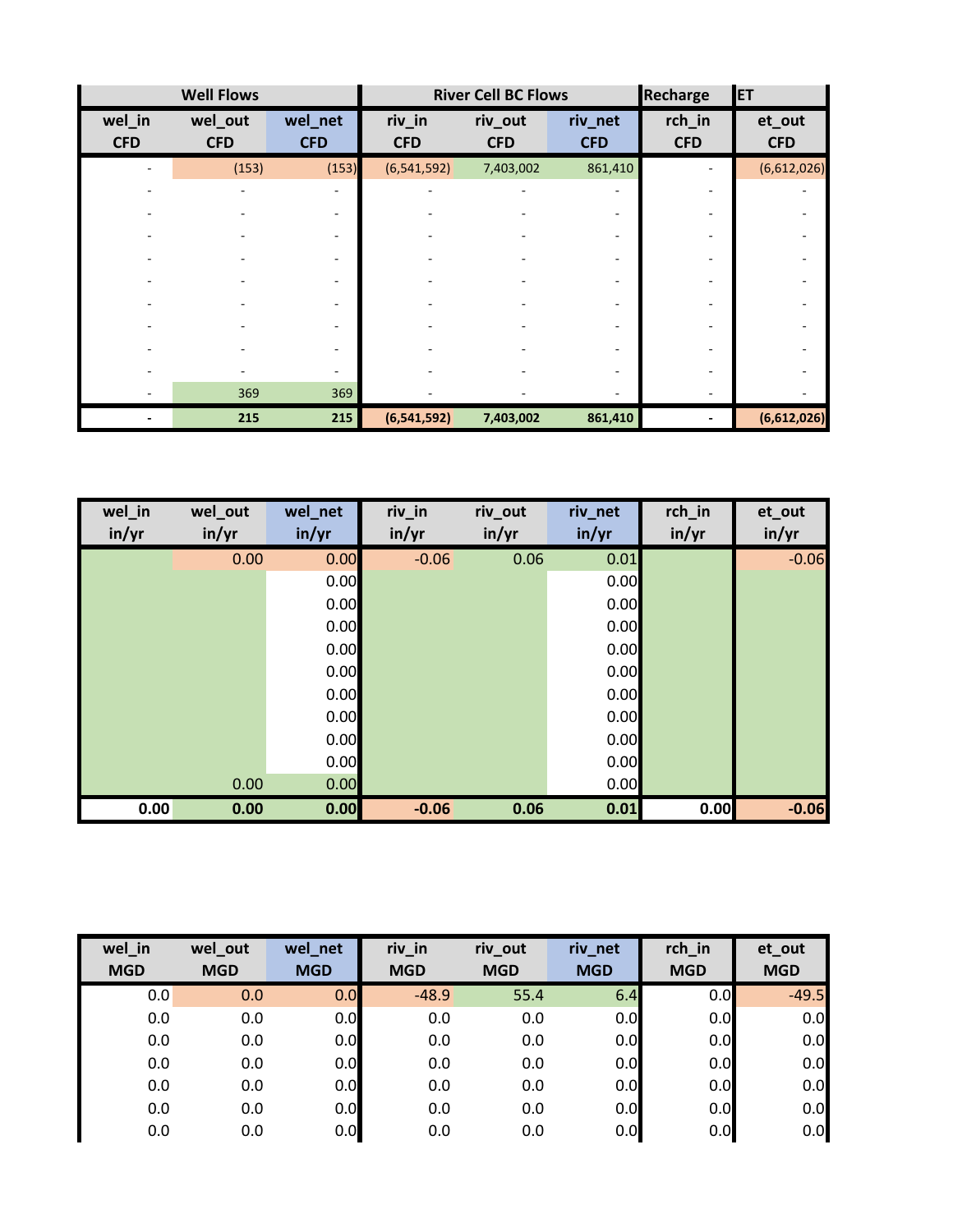| 0.0           | 0.0 | 0.0 | 0.0     | 0.0  | 0.0 | 0.0 | 0.0     |
|---------------|-----|-----|---------|------|-----|-----|---------|
| 0.0           | 0.0 | 0.0 | 0.0     | 0.0  | 0.0 | 0.0 | 0.0     |
| 0.0           | 0.0 | 0.0 | 0.0     | 0.0  | 0.0 | 0.0 | 0.0     |
| $0.0^{\circ}$ | 0.0 | 0.0 | 0.0     | 0.0  | 0.0 | 0.0 | 0.0     |
| 0.0           | 0.0 | 0.0 | $-48.9$ | 55.4 | 6.4 | 0.0 | $-49.5$ |

| wel in       | wel_out      | wel_net      | riv_in       | riv_out      | riv_net      | rch_in       | et_out       |
|--------------|--------------|--------------|--------------|--------------|--------------|--------------|--------------|
| % Σ Well net | % Σ Well net | % Σ Well net | % Σ Well net | % Σ Well net | % Σ Well net | % Σ Well net | % Σ Well net |
| 0.0%         | $-71.0%$     | $-71.0%$     | ##########   | 3435909.4%   | 399800.8%    | 0.0%         | ########     |
| 0.0%         | 0.0%         | 0.0%         | 0.0%         | 0.0%         | 0.0%         | 0.0%         | 0.0%         |
| 0.0%         | 0.0%         | 0.0%         | 0.0%         | 0.0%         | 0.0%         | 0.0%         | 0.0%         |
| 0.0%         | $0.0\%$      | 0.0%         | 0.0%         | $0.0\%$      | 0.0%         | 0.0%         | 0.0%         |
| 0.0%         | 0.0%         | 0.0%         | 0.0%         | 0.0%         | 0.0%         | 0.0%         | 0.0%         |
| 0.0%         | 0.0%         | 0.0%         | 0.0%         | 0.0%         | 0.0%         | 0.0%         | 0.0%         |
| 0.0%         | 0.0%         | 0.0%         | 0.0%         | 0.0%         | 0.0%         | 0.0%         | 0.0%         |
| 0.0%         | 0.0%         | 0.0%         | 0.0%         | 0.0%         | 0.0%         | 0.0%         | 0.0%         |
| 0.0%         | 0.0%         | 0.0%         | 0.0%         | 0.0%         | 0.0%         | 0.0%         | 0.0%         |
| 0.0%         | 0.0%         | 0.0%         | 0.0%         | 0.0%         | 0.0%         | 0.0%         | 0.0%         |
| 0.0%         | 171.0%       | 171.0%       | $0.0\%$      | 0.0%         | 0.0%         | 0.0%         | 0.0%         |
| 0.0%         | 100.0%       | 100.0%       | ##########   | 3435909.4%   | 399800.8%    | 0.0%         |              |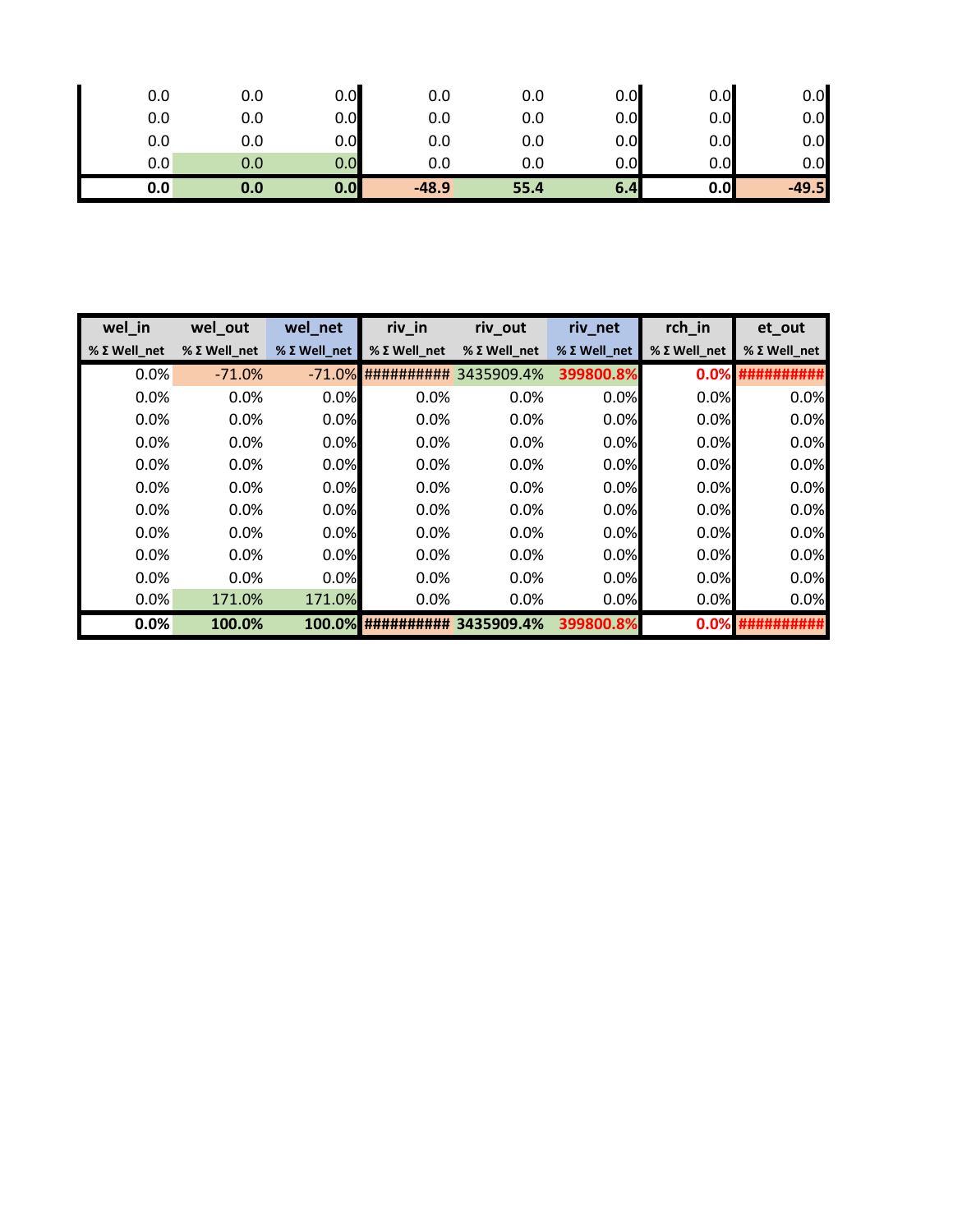| <b>Springs</b>        |                      | <b>Drain Return BC Flows</b> |                          | <b>Bottom Face Vertical Flow</b> |                       |                       |                   |
|-----------------------|----------------------|------------------------------|--------------------------|----------------------------------|-----------------------|-----------------------|-------------------|
| spr_out<br><b>CFD</b> | drt_in<br><b>CFD</b> | drt_out<br><b>CFD</b>        | drt_net<br><b>CFD</b>    | ver_in<br><b>CFD</b>             | ver_out<br><b>CFD</b> | ver-net<br><b>CFD</b> | stor<br><b>CF</b> |
|                       | $\mathbf{0}$         | 18,697,860                   | 18,697,860               | (39, 103, 373)                   | (2,786,358)           | (41,889,731)          | (9,510,868)       |
|                       |                      |                              |                          | (12,808,997)                     | 16,810,066            | 4,001,069             | 18,618            |
| 97,116                | (272, 178)           |                              | (272, 178)               | (15, 335, 050)                   | 12,286,972            | (3,048,078)           | 46,049            |
|                       |                      |                              |                          | (14, 535, 030)                   | 3,702,968             | (10, 832, 063)        | 22,225            |
| (279)                 |                      |                              |                          | 5,148,615                        | 896,579               | 6,045,194             | 47,401            |
|                       |                      |                              | $\sim$                   | 4,169,881                        | 1,699,613             | 5,869,494             | 156,794           |
|                       |                      |                              | $\overline{\phantom{a}}$ | 3,452,405                        | 1,755,814             | 5,208,219             | 17,825            |
|                       |                      |                              |                          | 2,794,236                        | 1,769,207             | 4,563,443             | 14,873            |
|                       |                      |                              |                          | 133,390                          | 412,373               | 545,763               | 67,688            |
|                       |                      |                              |                          | 141,354                          | 370,638               | 511,993               | 34,018            |
|                       |                      |                              |                          |                                  |                       |                       | 71,642            |
| 96,837                | (272, 178)           | 18,697,860                   | 18,425,682               | (65, 942, 569)                   | 36,917,873            | (29,024,696)          | (9,013,735)       |

|         |        |         |       | vertical |         |         |         |
|---------|--------|---------|-------|----------|---------|---------|---------|
| spr_out | drt_in | drt_out |       | ver_in   | ver_out | ver-net | stor    |
| in/yr   | in/yr  | in/yr   | in/yr | in/yr    | in/yr   |         | in      |
|         | 0.00   | 0.16    | 0.16  | $-0.34$  | $-0.02$ | $-0.36$ | $-0.08$ |
|         |        |         | 0.00  | $-0.09$  | 0.12    | 0.03    | 0.00    |
| 0.00    | 0.00   |         | 0.00  | $-0.11$  | 0.09    | $-0.02$ | 0.00    |
|         |        |         | 0.00  | $-0.11$  | 0.03    | $-0.08$ | 0.00    |
| 0.00    |        |         | 0.00  | 0.04     | 0.01    | 0.05    | 0.00    |
|         |        |         | 0.00  | 0.04     | 0.01    | 0.05    | 0.00    |
|         |        |         | 0.00  | 0.03     | 0.02    | 0.05    | 0.00    |
|         |        |         | 0.00  | 0.03     | 0.02    | 0.06    | 0.00    |
|         |        |         | 0.00  | 0.00     | 0.01    | 0.01    | 0.00    |
|         |        |         | 0.00  | 0.00     | 0.01    | 0.01    | 0.00    |
|         |        |         | 0.00  |          |         | 0.00    | 0.00    |
| 0.00    | 0.00   | 0.16    | 0.16  | $-0.50$  | 0.28    | $-0.22$ | $-0.08$ |

| spr_out    | drt_in     | drt_out    | drt_net    | ver_in     | ver_out    | ver-net    | stor |
|------------|------------|------------|------------|------------|------------|------------|------|
| <b>MGD</b> | <b>MGD</b> | <b>MGD</b> | <b>MGD</b> | <b>MGD</b> | <b>MGD</b> | <b>MGD</b> |      |
| 0.0        | 0.0        | 139.9      | 139.9      | $-292.5$   | $-20.8$    | $-313.3$   |      |
| 0.0        | 0.0        | 0.0        | 0.0        | $-95.8$    | 125.7      | 29.9       |      |
| 0.7        | $-2.0$     | 0.0        | $-2.0$     | $-114.7$   | 91.9       | $-22.8$    |      |
| 0.0        | 0.0        | 0.0        | 0.0        | $-108.7$   | 27.7       | $-81.0$    |      |
| 0.0        | 0.0        | 0.0        | 0.0        | 38.5       | 6.7        | 45.2       |      |
| 0.0        | 0.0        | 0.0        | 0.0        | 31.2       | 12.7       | 43.9       |      |
| 0.0        | 0.0        | 0.0        | 0.0        | 25.8       | 13.1       | 39.0       |      |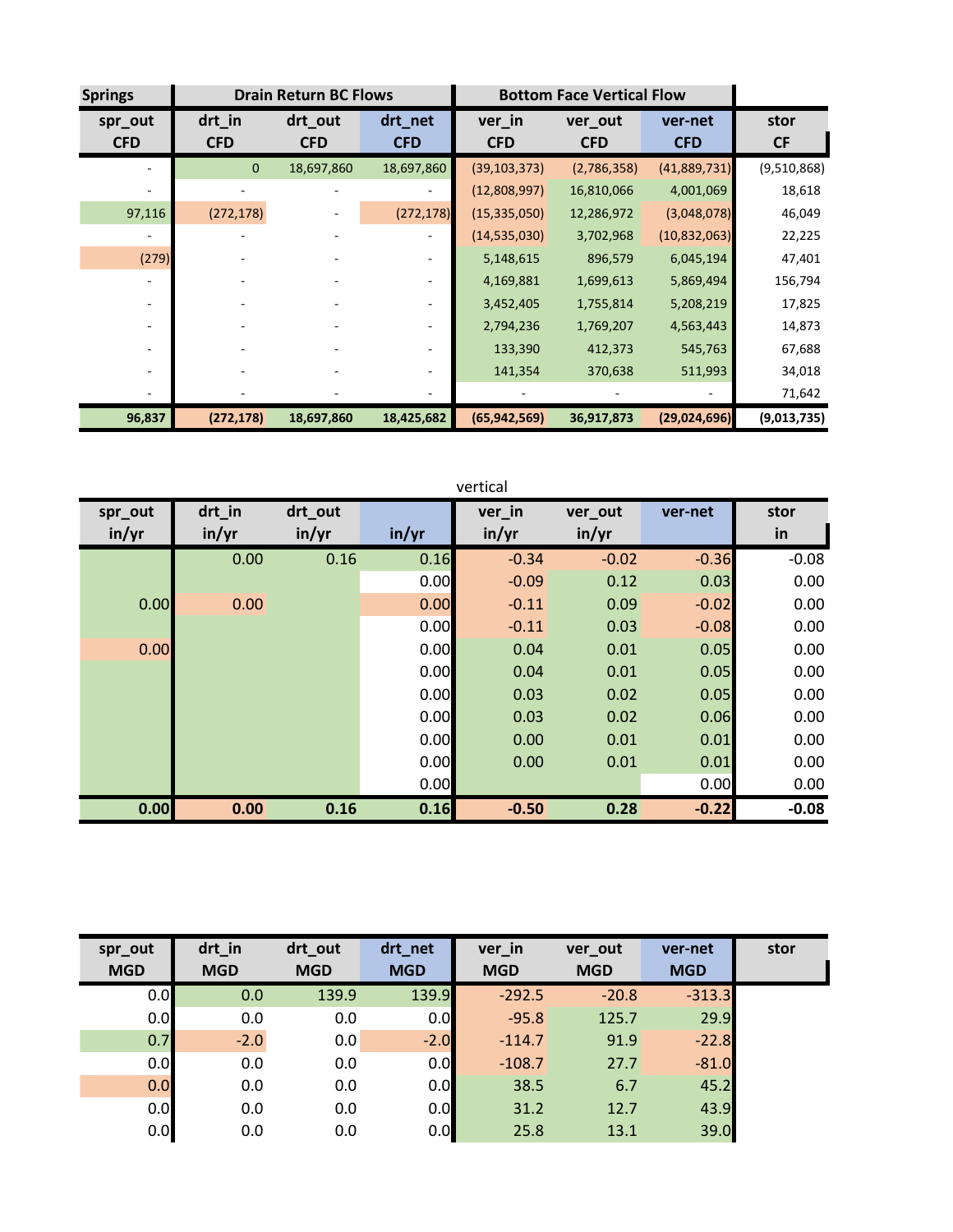| 0.0<br>0.0 | 0.0<br>0.0 | 0.0<br>0.0 | 0.0<br>0.0 | 1.0<br>1.1 | 3.1<br>2.8 | 4.1<br>3.8 |             |
|------------|------------|------------|------------|------------|------------|------------|-------------|
| 0.0        | 0.0        | 0.0        | 0.0        | 0.0        | 0.0        | 0.0        |             |
| 0.7        | $-2.0$     | 139.9      | 137.8      |            |            |            | $0.0E + 00$ |

| spr_out      | drt_in       | drt_out                                | drt_net      | ver_in                | ver_out                                         | ver-net              | stor |
|--------------|--------------|----------------------------------------|--------------|-----------------------|-------------------------------------------------|----------------------|------|
| % Σ Well net | % Σ Well net | % Σ Well net                           | % Σ Well net | $%$ $\Sigma$ Well net | % Σ Well net                                    | % Σ Well net         |      |
| 0.0%         |              | 0.0% 8678121.8% 8678121.8% ########### |              |                       | ##########                                      | ##########           | 0.0% |
| 0.0%         | 0.0%         | 0.0%                                   |              |                       | 0.0% ########### 7801951.7% 1856991.3%          |                      | 0.0% |
| 45073.7%     | $-126324.5%$ | $0.0\%$                                |              |                       | $-126324.5\%$ ########## 5702676.2% ########### |                      | 0.0% |
| 0.0%         | 0.0%         | $0.0\%$                                |              |                       | 0.0% ########### 1718635.4% ###########         |                      | 0.0% |
| $-129.5%$    | $0.0\%$      | 0.0%                                   |              | 0.0% 2389594.7%       |                                                 | 416123.7% 2805718.3% | 0.0% |
| 0.0%         | 0.0%         | 0.0%                                   |              | 0.0% 1935341.1%       |                                                 | 788831.0% 2724172.0% | 0.0% |
| 0.0%         | $0.0\%$      | $0.0\%$                                |              | 0.0% 1602343.2%       |                                                 | 814915.0% 2417258.2% | 0.0% |
| 0.0%         | $0.0\%$      | 0.0%                                   |              | 0.0% 1296871.4%       |                                                 | 821131.1% 2118002.5% | 0.0% |
| 0.0%         | 0.0%         | 0.0%                                   | $0.0\%$      | 61909.7%              | 191392.0%                                       | 253301.7%            | 0.0% |
| 0.0%         | 0.0%         | 0.0%                                   | 0.0%         | 65605.9%              | 172022.0%                                       | 237627.9%            | 0.0% |
| 0.0%         | 0.0%         | 0.0%                                   | 0.0%         | 0.0%                  | $0.0\%$                                         | 0.0%                 | 0.0% |
| 44944.2%     |              | -126324.5% 8678121.8% 8551797.4%       |              |                       |                                                 |                      | 0.0% |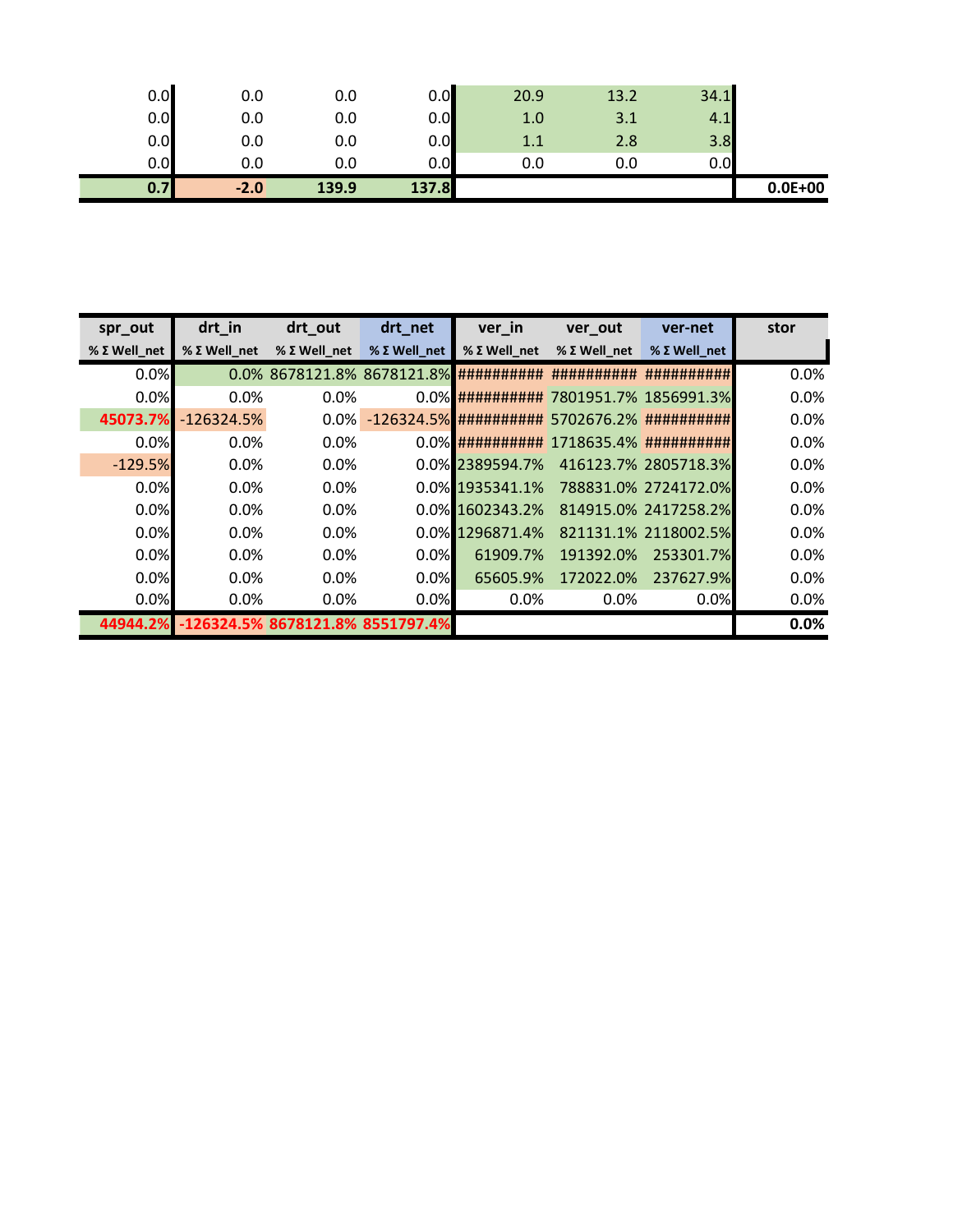| Layer Sum  |
|------------|
| CFD        |
| 9,439,357  |
| (18, 477)  |
| (45, 725)  |
| (22, 103)  |
| (47,172)   |
| (155, 669) |
| (17, 718)  |
| (14,761)   |
| (67, 190)  |
| (33, 771)  |
| (70,747)   |
| 8,946,025  |

| <b>Layer Sum</b> |
|------------------|
| in/yr            |
| 0.08             |
| 0.00             |
| 0.00             |
| 0.00             |
| 0.00             |
| 0.00             |
| 0.00             |
| 0.00             |
| 0.00             |
| 0.00             |
| 0.00             |
| 0.08             |

| <b>Layer Sum</b><br>MGD |        |  |  |
|-------------------------|--------|--|--|
|                         | 70.6   |  |  |
|                         | $-0.1$ |  |  |
|                         | -0.3   |  |  |
|                         | -0.2   |  |  |
|                         | -0.4   |  |  |
|                         | $-1.2$ |  |  |
|                         | -0.1   |  |  |